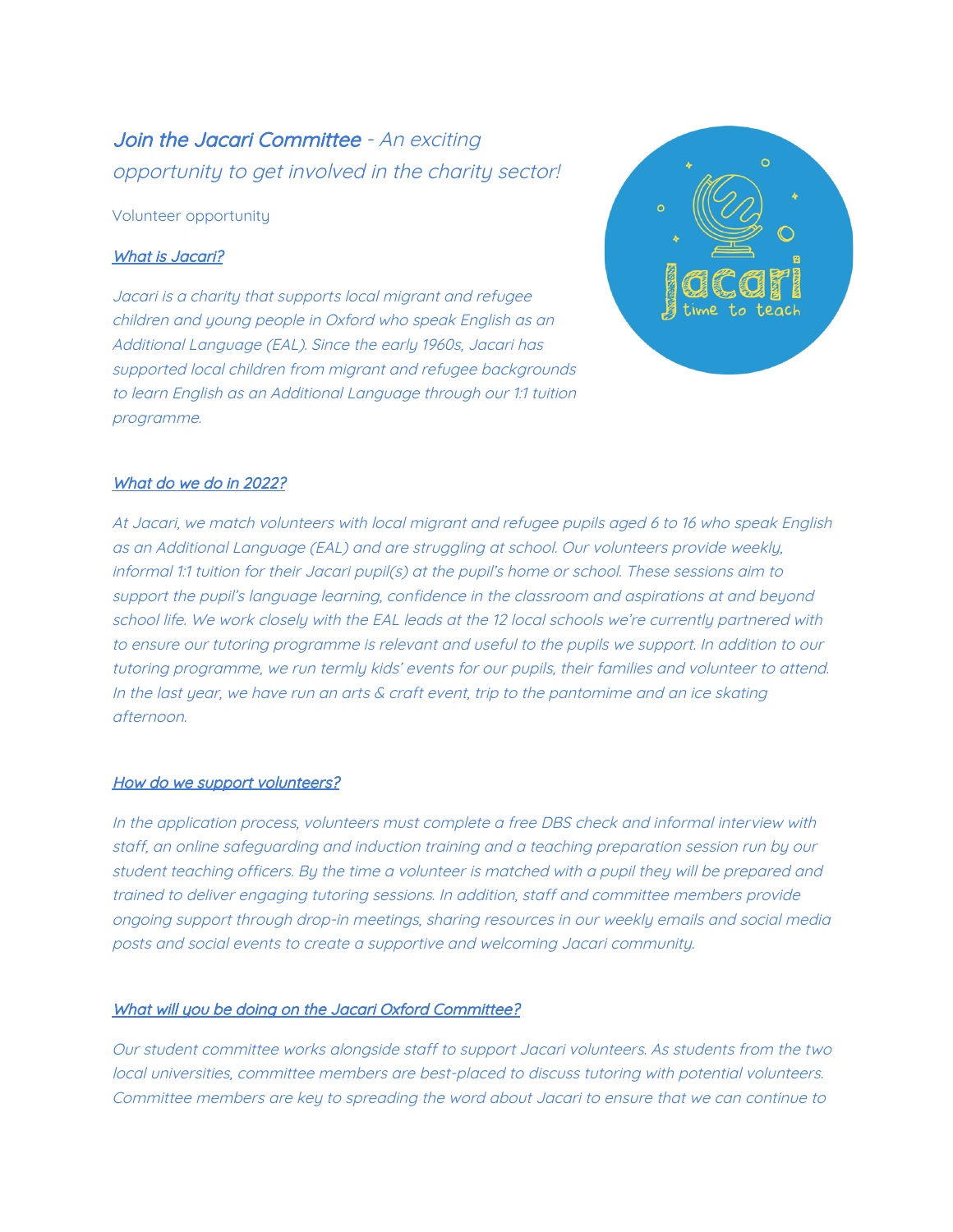provide those pupils most in need at local schools with additional tuition. Committee members also offer the teaching workshops that are central to our training process for new volunteers. In addition, committee members are encouraged to take forward their own projects to support the Jacari community.



## What will the Teaching Team look like?

The Teaching Team will be key to building and delivering our teaching workshops and sharing resources and projects that support volunteers with their tutoring. The team will be composed of 4x committee members, ideally 2x from the University of Oxford and 2x from Oxford Brookes University. One team member will be the Co-President/Teaching Lead who will have <sup>a</sup> senior role.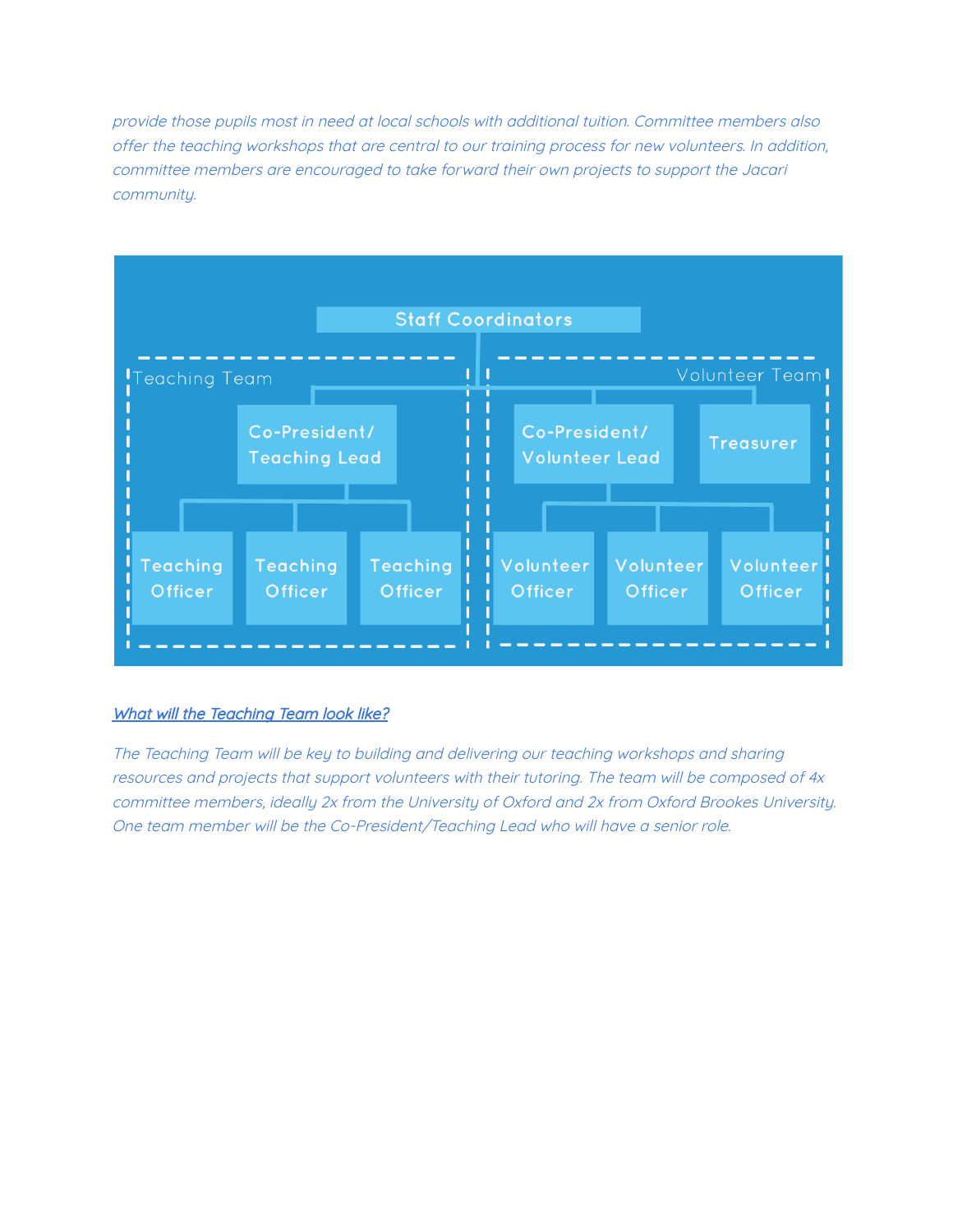

#### What will the Volunteer Team look like?

The Volunteer Team will be key to recruiting and supporting volunteers throughout the year through <sup>a</sup> range of publicity campaigns and social events. The team will be composed of 4x committee members, ideally 2x from the University of Oxford and 2x from Oxford Brookes University. One team member will be the Co-President/Volunteer Lead who will have <sup>a</sup> senior role.

There will also be <sup>a</sup> Treasurer role who will have responsibility to coordinate, in teamwork with the Co-President/Volunteer Lead, fundraising and budget management.